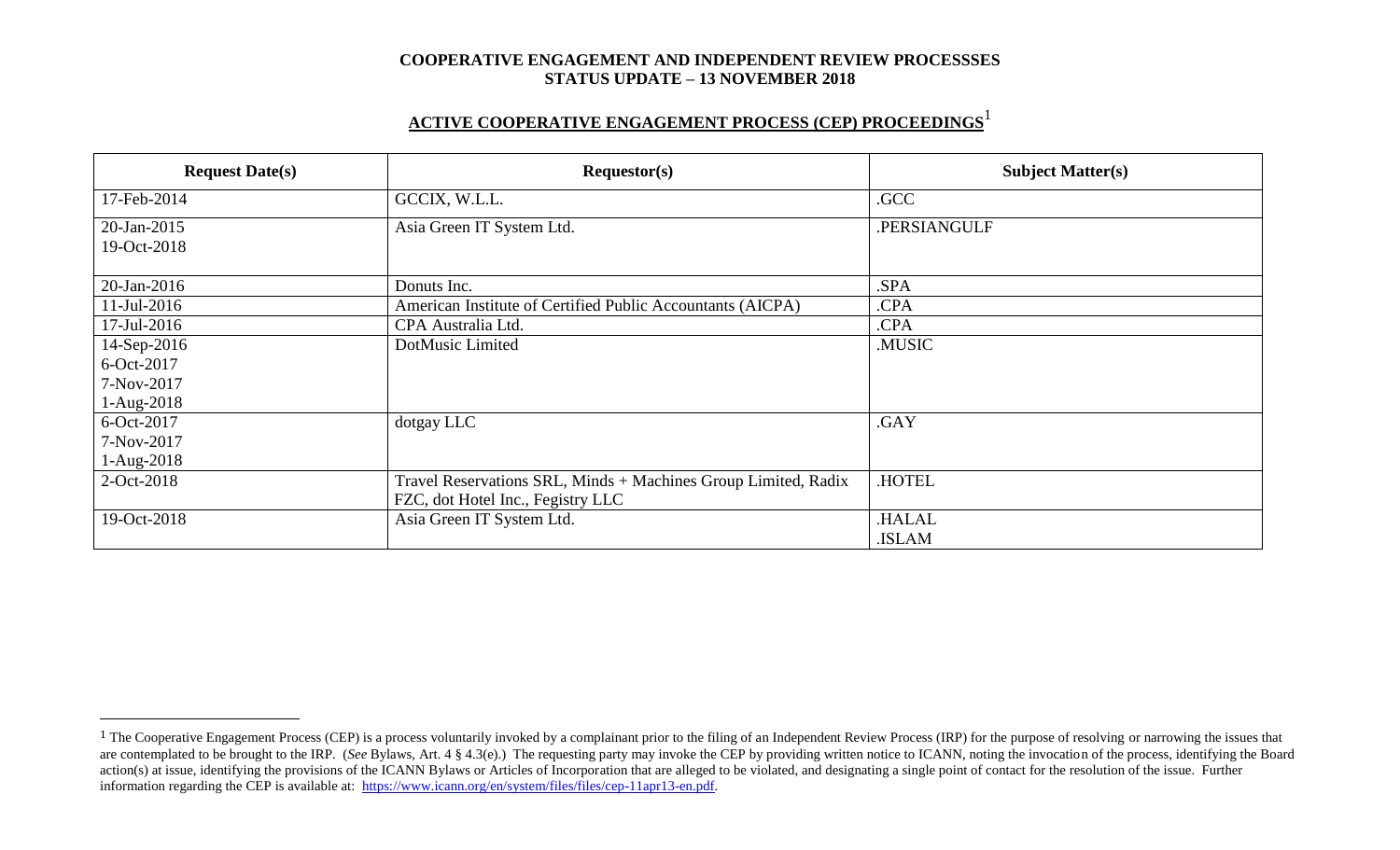## **RECENTLY CLOSED COOPERATIVE ENGAGEMENT PROCESS (CEP) PROCEEDINGS**

 $\overline{a}$ 

| . Date<br>eane | equestor                                                                           | Matter<br>subiec     | $\cdots$<br>$\mathbf{r}$<br><b>IRP</b><br>$\blacksquare$<br>Deadline<br>Filing |
|----------------|------------------------------------------------------------------------------------|----------------------|--------------------------------------------------------------------------------|
| 2018<br>8-Jun- | $\sim$<br>$  -$<br>Limited<br>Domain <sup>e</sup><br>and<br>Afilias plc<br>AT11128 | $W\Gamma$<br>$VV$ LL | ില<br>$N\Lambda$<br>201c<br>,,,,                                               |

<sup>&</sup>lt;sup>2</sup> The CEP process provides that "[i]f ICANN and the requestor have not agreed to a resolution of the issues upon the conclusion of the cooperative engagement process, or if issues remain for a request for independent review, the requestor's time to file a request for independent review designated in the Bylaws shall be extended for each day of the cooperative engagement process, but in no event, absent mutual written agreement by the parties, shall the extension be for more than fourteen (14) days." (https://www.icann.org/en/system/files/files/cep-11apr13-en.pdf)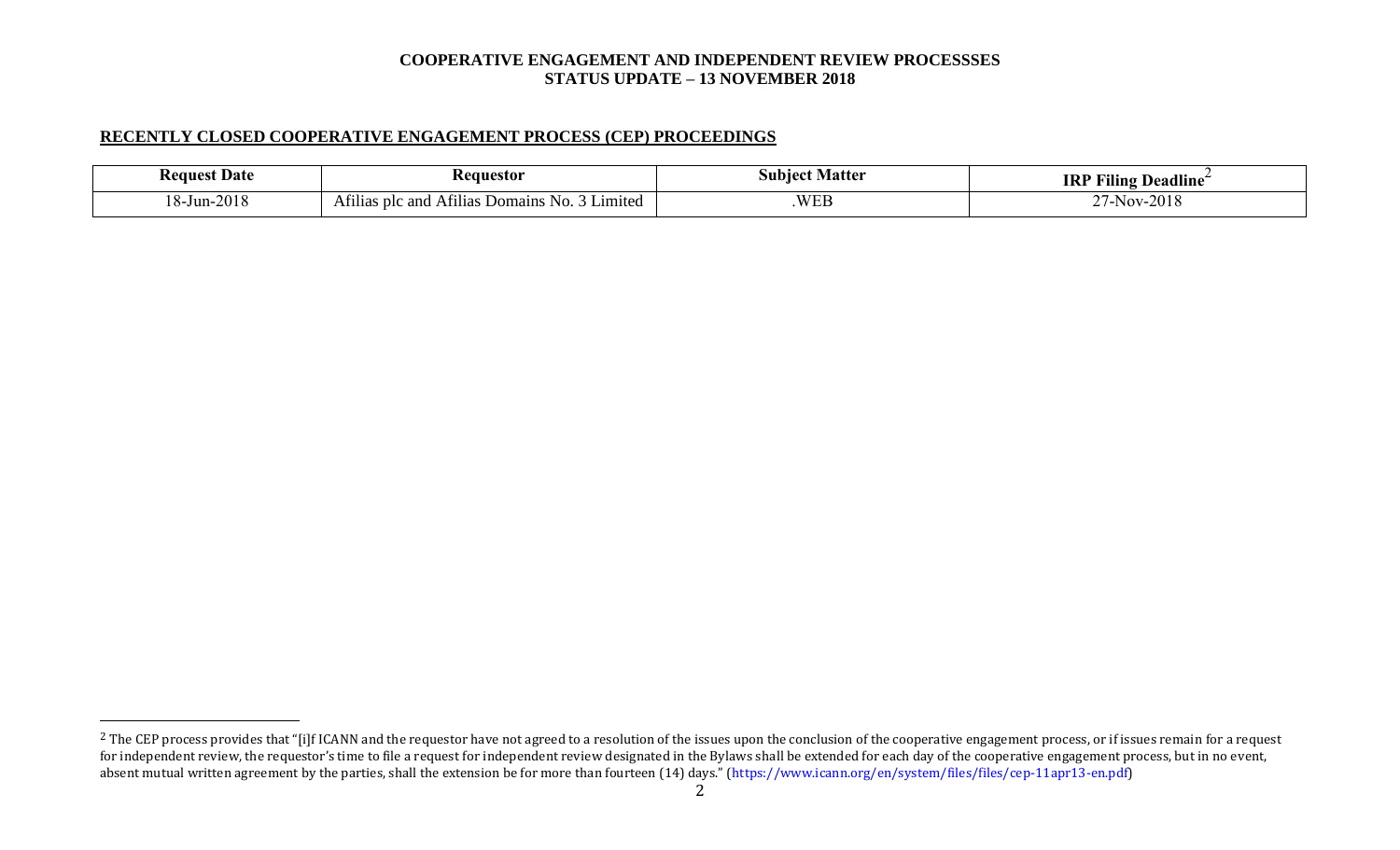# **ACTIVE INDEPENDENT REVIEW PROCESS (IRP) PROCEEDINGS** 3

| Date ICANN<br><b>Received</b><br><b>Notice of IRP</b> | Date IRP<br>Commenced by<br><b>ICDR</b> | Requestor | <b>Subject Matter</b> | <b>Status</b> |  |
|-------------------------------------------------------|-----------------------------------------|-----------|-----------------------|---------------|--|
| There are no active IRPs                              |                                         |           |                       |               |  |

l

<sup>&</sup>lt;sup>3</sup> IRP proceedings initiated before 1 October 2016 are subject to the Bylaws in effect before 1 October 2016: The Independent Review Process (IRP) is a process by which any person materially affected by a decision or action by the Board that he or she asserts is inconsistent with the Articles of Incorporation or Bylaws may submit a request for independent review of that decision or action. (See Bylaws, Art. IV, § 3.) In order to be materially affected, the person must suffer injury or harm that is directly and causally connected to the Board's alleged violation of the Bylaws or the Articles of Incorporation, and not as a result of third parties acting in line with the Board's action. Further information regarding the IRP is available at: [https://www.icann.org/resources/pages/mechanisms-2014-03-20-en.](https://www.icann.org/resources/pages/mechanisms-2014-03-20-en)

IRP proceedings initiated on or after 1 October 2016 are subject to the Bylaws in effect as of 1 October 2016: The IRP is intended to hear and resolve Disputes for the following purposes: (i) ensure that ICANN does not exceed the scope of its Mission and otherwise complies with its Articles of Incorporation and Bylaws; (ii) empower the global Internet community and Claimants to enforce compliance with the Articles of Incorporation and Bylaws through meaningful, affordable and accessible expert review of Covered Actions (as defined in § 4.3(b)(i)); (iii) ensure that ICANN is accountable to the global Internet community and Claimants; (iv) address claims that ICANN has failed to enforce its rights under the IANA Naming Function Contract (as defined in Section 16.3(a)); (v) provide a mechanism by which direct customers of the IANA naming functions may seek resolution of PTI (as defined in Section 16.1) service complaints that are not resolved through mediation; (vi) reduce Disputes by creating precedent to guide and inform the Board, Officers (as defined in Section 15.1), Staff members, Supporting Organizations, Advisory Committees, and the global Internet community in connection with policy development and implementation; (vii) secure the accessible, transparent, efficient, consistent, coherent, and just resolution of Disputes; (viii) lead to binding, final resolutions consistent with international arbitration norms that are enforceable in any co with proper jurisdiction; and (ix) provide a mechanism for the resolution of Disputes, as an alternative to legal action in the civil courts of the United States or other jurisdictions. (*See* Bylaws, Art. 4, § 4.3)